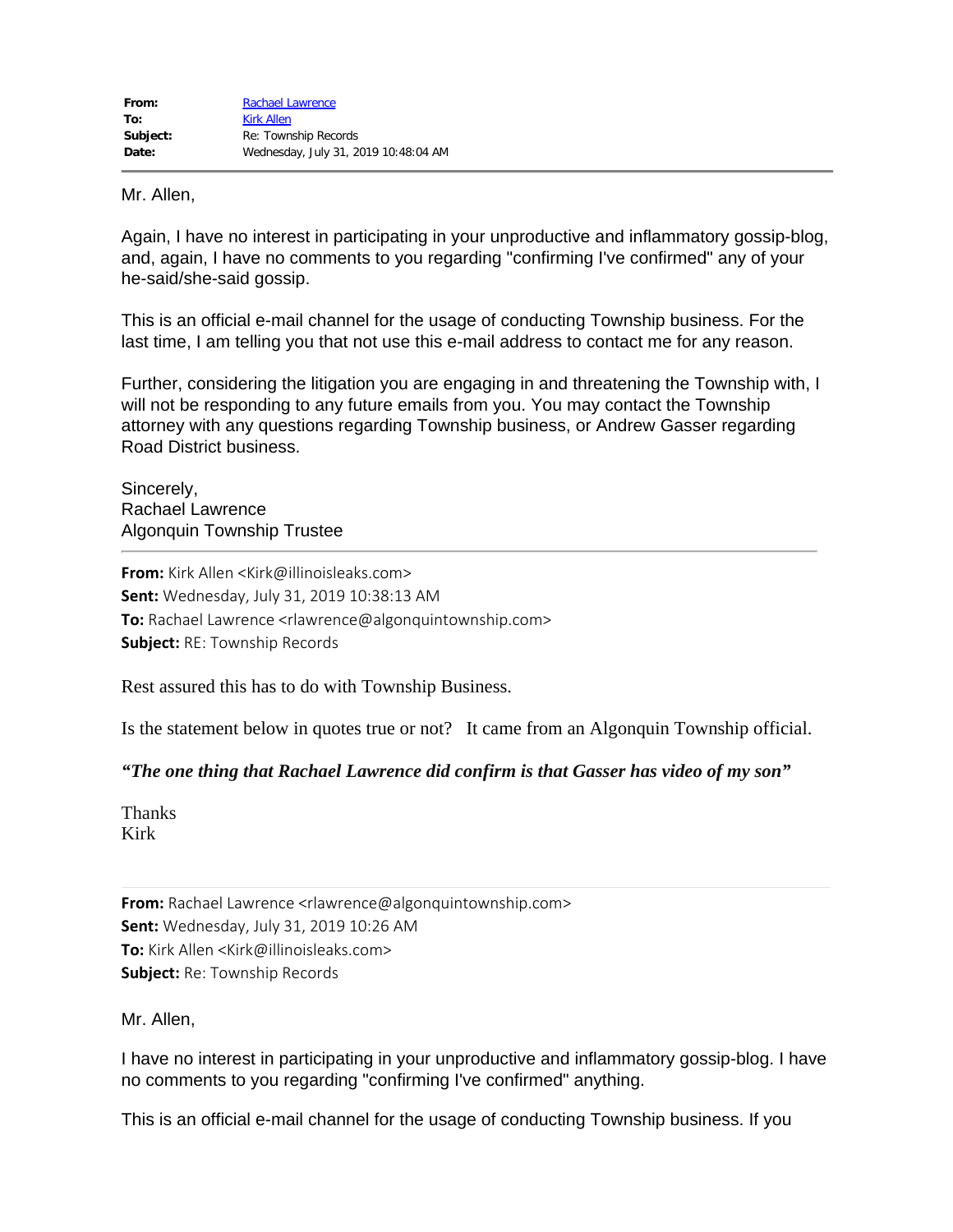have no official business to conduct, please do not use this e-mail address to contact me.

Sincerely, Rachael Lawrence Algonquin Township Trustee

**From:** Kirk Allen [<Kirk@illinoisleaks.com](mailto:Kirk@illinoisleaks.com)> **Sent:** Wednesday, July 31, 2019 10:17:17 AM **To:** Rachael Lawrence <[rlawrence@algonquintownship.com>](mailto:rlawrence@algonquintownship.com) **Subject:** RE: Township Records

It is being reported to us that you confirmed Andrew Gasser had a copy of the video with Lukasik and her family in the basement room.

Can you confirm that you have confirmed Andrew Gasser had a copy of the video? If so, how did you confirm this information?

Thanks Kirk Allen

**From:** Rachael Lawrence [<rlawrence@algonquintownship.com](mailto:rlawrence@algonquintownship.com)> **Sent:** Sunday, July 21, 2019 7:13 PM **To:** Kirk Allen <**[Kirk@illinoisleaks.com](mailto:Kirk@illinoisleaks.com)> Subject:** Re: Township Records

I recall instances when I observed Andrew Gasser to be amused when Clerk Lukasik was distressed for whatever reason. I was not an eyewitness to any of the other allegations you mention, and while I do have my suspicions, I don't like to speculate or share gossip that I can't personally confirm.

Sincerely, Rachael Lawrence Algonquin Township Trustee

Get [Outlook for Android](https://aka.ms/ghei36)

**From:** Kirk Allen [<Kirk@illinoisleaks.com](mailto:Kirk@illinoisleaks.com)> **Sent:** Sunday, July 21, 2019 6:49:11 PM **To:** Rachael Lawrence <[rlawrence@algonquintownship.com>](mailto:rlawrence@algonquintownship.com) **Subject:** Township Records

Trustee Lawrence,

I received information this weekend that alleged it was Ryan Provenzano and Chuck Lutzow that put together the anonymous packet of information on Bob Miller. Is this true to your knowledge?